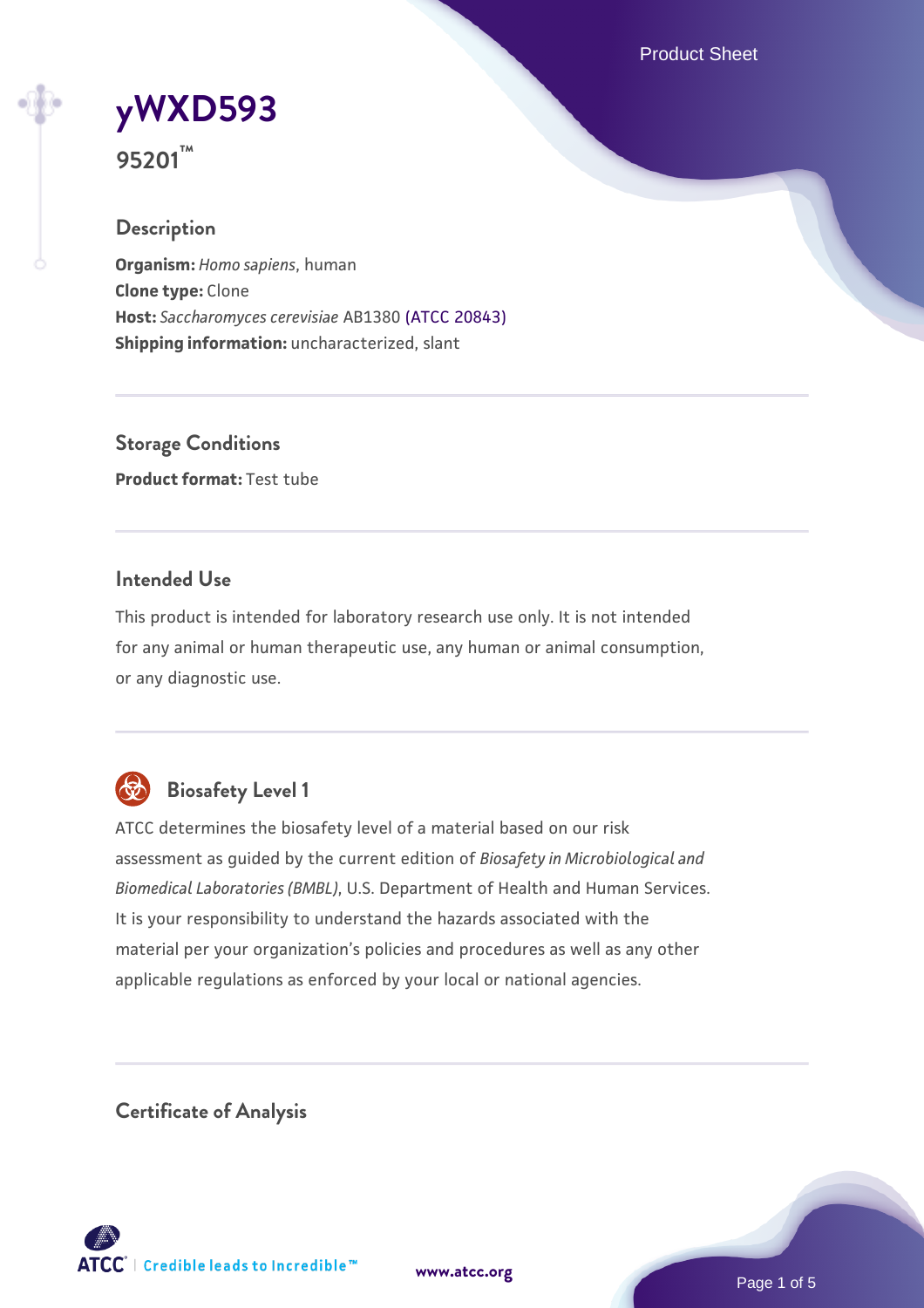

For batch-specific test results, refer to the applicable certificate of analysis that can be found at www.atcc.org.

#### **Insert Information**

**Type of DNA:** genomic **Genome:** Homo sapiens **Chromosome:** X X q24-q28 **Gene name:** DNA Segment, single copy **Gene product:** DNA Segment, single copy [DXS2182] **Gene symbol:** DXS2182 **Contains complete coding sequence:** Unknown **Insert end: Tagl** 

#### **Vector Information**

**Construct size (kb):** 530.0 **Intact vector size:** 11.700 **Vector name:** pYAC-RC **Type of vector:** YAC **Construction:** pYAC3, polylinker **Host range:** *Saccharomyces cerevisiae*; *Escherichia coli* **Centromere:** CEN4 **Cloning sites:** NotI; SacII; SalI; mLuI; ClaI; SnaBI; SmaI **Markers:** SUP4; HIS3; ampR; URA3; TRP1 Polylinker sites: Notl; SacII; SalI; mLuI; ClaI; SnaBI; SmaI **Promoters:** none **Replicon:** pMB1; ARS1

## **Growth Conditions**

**Medium:** 



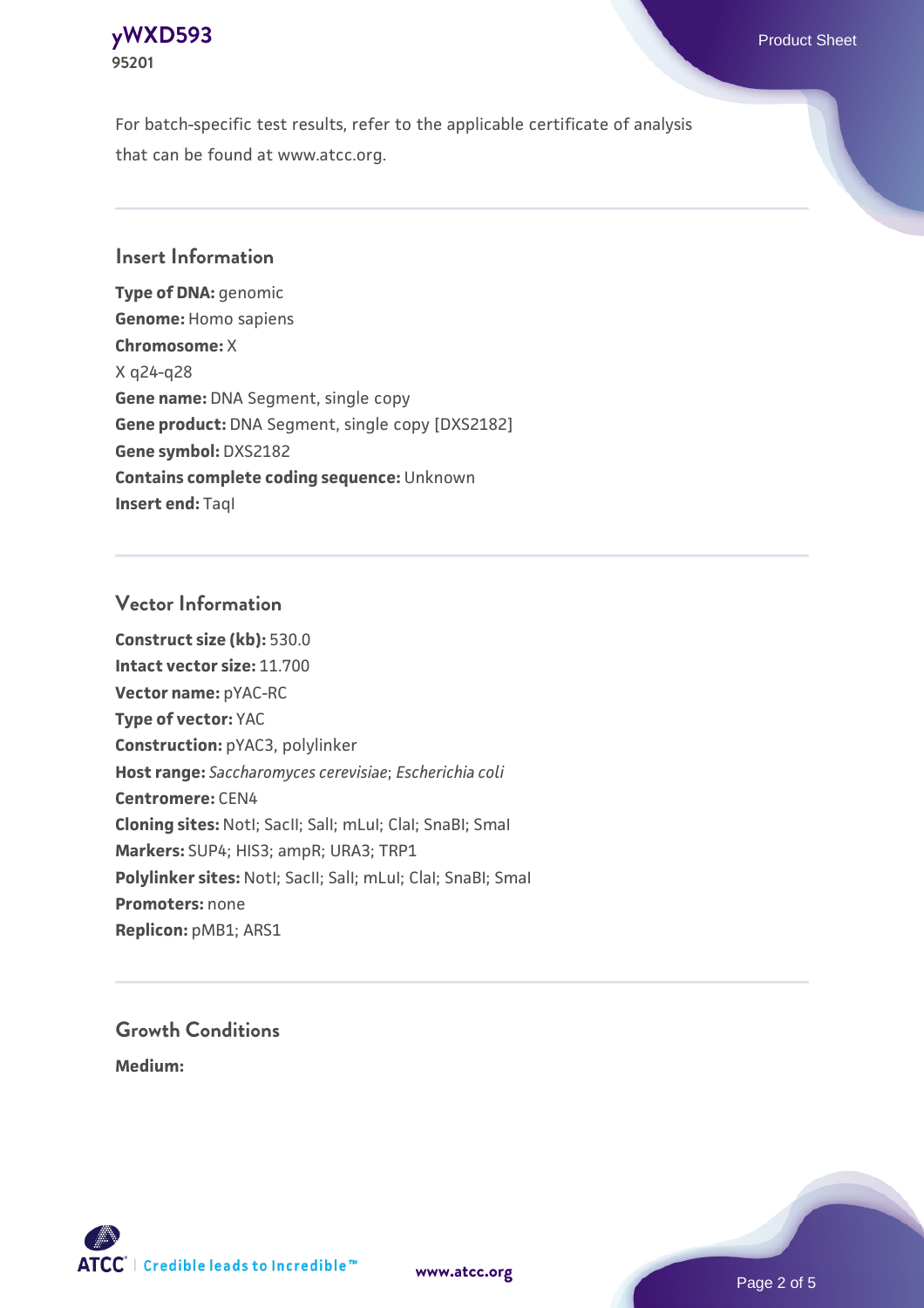**[yWXD593](https://www.atcc.org/products/95201)** Product Sheet **95201**

[ATCC Medium 1245: YEPD](https://www.atcc.org/-/media/product-assets/documents/microbial-media-formulations/1/2/4/5/atcc-medium-1245.pdf?rev=705ca55d1b6f490a808a965d5c072196) **Temperature:** 30°C

#### **Notes**

More information may be available from ATCC (http://www.atcc.org or 703- 365-2620).

#### **Material Citation**

If use of this material results in a scientific publication, please cite the material in the following manner: yWXD593 (ATCC 95201)

#### **References**

References and other information relating to this material are available at www.atcc.org.

#### **Warranty**

The product is provided 'AS IS' and the viability of ATCC® products is warranted for 30 days from the date of shipment, provided that the customer has stored and handled the product according to the information included on the product information sheet, website, and Certificate of Analysis. For living cultures, ATCC lists the media formulation and reagents that have been found to be effective for the product. While other unspecified media and reagents may also produce satisfactory results, a change in the ATCC and/or depositor-recommended protocols may affect the recovery, growth, and/or function of the product. If an alternative medium formulation or reagent is used, the ATCC warranty for viability is no longer



**[www.atcc.org](http://www.atcc.org)**

Page 3 of 5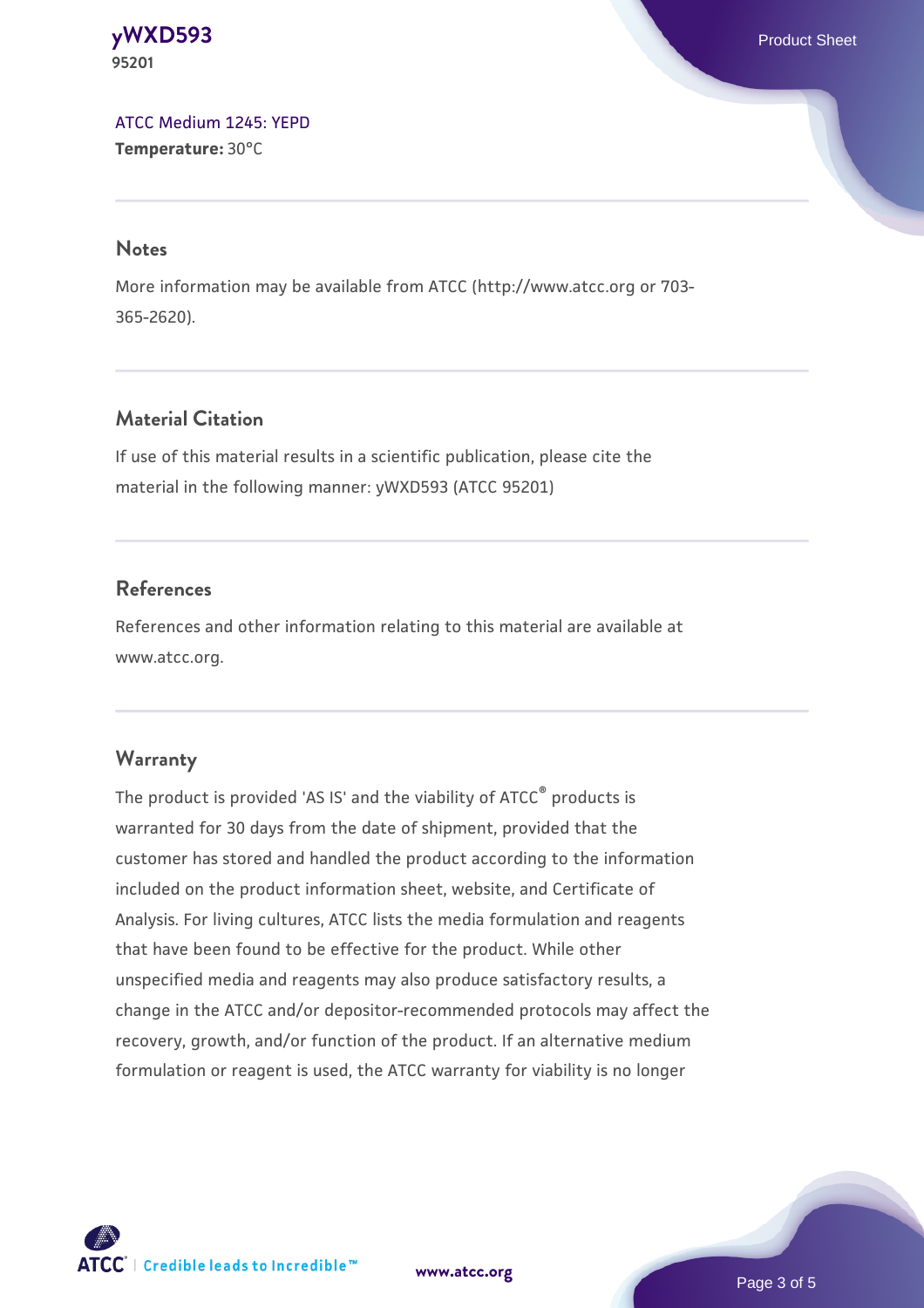

valid. Except as expressly set forth herein, no other warranties of any kind are provided, express or implied, including, but not limited to, any implied warranties of merchantability, fitness for a particular purpose, manufacture according to cGMP standards, typicality, safety, accuracy, and/or noninfringement.

#### **Disclaimers**

This product is intended for laboratory research use only. It is not intended for any animal or human therapeutic use, any human or animal consumption, or any diagnostic use. Any proposed commercial use is prohibited without a license from ATCC.

While ATCC uses reasonable efforts to include accurate and up-to-date information on this product sheet, ATCC makes no warranties or representations as to its accuracy. Citations from scientific literature and patents are provided for informational purposes only. ATCC does not warrant that such information has been confirmed to be accurate or complete and the customer bears the sole responsibility of confirming the accuracy and completeness of any such information.

This product is sent on the condition that the customer is responsible for and assumes all risk and responsibility in connection with the receipt, handling, storage, disposal, and use of the ATCC product including without limitation taking all appropriate safety and handling precautions to minimize health or environmental risk. As a condition of receiving the material, the customer agrees that any activity undertaken with the ATCC product and any progeny or modifications will be conducted in compliance with all applicable laws, regulations, and guidelines. This product is provided 'AS IS' with no representations or warranties whatsoever except as expressly set forth herein and in no event shall ATCC, its parents, subsidiaries, directors, officers, agents, employees, assigns, successors, and affiliates be liable for indirect, special, incidental, or consequential damages of any kind in connection with or arising out of the customer's use of the product. While reasonable effort is made to ensure authenticity and reliability of materials on deposit, ATCC is not liable for damages arising from the misidentification or



**[www.atcc.org](http://www.atcc.org)**

Page 4 of 5